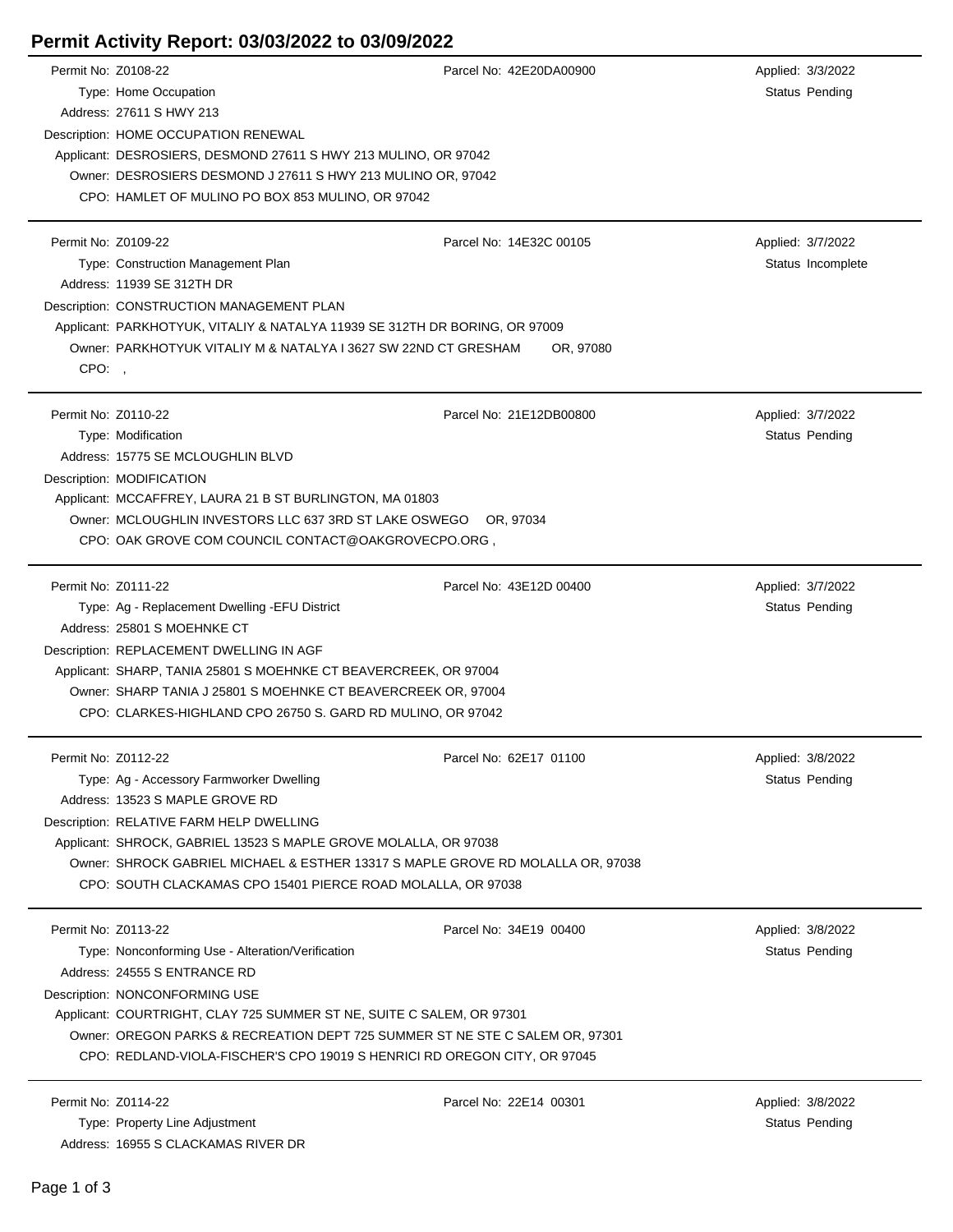## **Permit Activity Report: 03/03/2022 to 03/09/2022**

|                     | Permit Activity Report: 03/03/2022 to 03/09/2022                                   |                         |  |                   |  |
|---------------------|------------------------------------------------------------------------------------|-------------------------|--|-------------------|--|
|                     | Description: PROPETY LINE ADJUSTMENT TYPE II                                       |                         |  |                   |  |
|                     | Applicant: MISIUK, VICTORIA 16955 S CLACKAMAS RIVER DRIVE OREGON CITY, OR 97045    |                         |  |                   |  |
|                     | Owner: MISIUK VICTORIA V 16955 S CLACKAMAS RIVER DR OREGON CITY OR, 97045          |                         |  |                   |  |
|                     | CPO: HOLCOMB-OUTLOOK CPO 16101 S HILLTOP ROAD OREGON CITY, OR 97045                |                         |  |                   |  |
|                     |                                                                                    |                         |  |                   |  |
| Permit No: Z0115-22 |                                                                                    | Parcel No: 41E22D 00500 |  | Applied: 3/9/2022 |  |
|                     | Type: Land Use Permit--Type II, Not Otherwise Listed                               |                         |  | Status Pending    |  |
|                     | Address: 9646 S GRIBBLE RD                                                         |                         |  |                   |  |
|                     | Description: GENERAL LAND USE APPLICATION-TYPE II OTHERWISE NOT LISTED             |                         |  |                   |  |
|                     | Applicant: CUNDIFF, CHARLES 1337 N FIR STREET CANBY, OR 97013                      |                         |  |                   |  |
|                     | Owner: CUNDIFF CHARLES LEE & SANDRA SUE 1337 N FIR ST CANBY OR, 97013              |                         |  |                   |  |
| CPO:,               |                                                                                    |                         |  |                   |  |
| Permit No: Z0116-22 |                                                                                    | Parcel No: 21E28 01900  |  | Applied: 3/9/2022 |  |
|                     | Type: Nonconforming Use - Alteration/Verification                                  |                         |  | Status Pending    |  |
|                     | Address: 2351 SW BORLAND RD                                                        |                         |  |                   |  |
|                     | Description: NONCONFORMING USE                                                     |                         |  |                   |  |
|                     | Applicant: FARMER, BRAD 5630 NE CENTURY BLVD HILLSOBOR, OR 97124                   |                         |  |                   |  |
|                     | Owner: PARR LUMBER COMPANY 5630 NW CENTURY BLVD HILLSBORO OR, 97124                |                         |  |                   |  |
|                     | CPO: STAFFORD HAMLET,                                                              |                         |  |                   |  |
|                     |                                                                                    |                         |  |                   |  |
| Permit No: Z0117-22 |                                                                                    | Parcel No: 21E28 01900  |  | Applied: 3/9/2022 |  |
|                     | Type: Variance                                                                     |                         |  | Status Pending    |  |
|                     | Address: 2351 SW BORLAND RD                                                        |                         |  |                   |  |
|                     | Description: VARIANCE                                                              |                         |  |                   |  |
|                     | Applicant: FARMER, BRAD 5630 NE CENTRUY BLVD HILLSBORO, OR 97124                   |                         |  |                   |  |
|                     | Owner: PARR LUMBER COMPANY 5630 NW CENTURY BLVD HILLSBORO OR, 97124                |                         |  |                   |  |
|                     | CPO: STAFFORD HAMLET,                                                              |                         |  |                   |  |
|                     |                                                                                    |                         |  |                   |  |
| Permit No: Z0118-22 |                                                                                    | Parcel No: 22E06CC02600 |  | Applied: 3/9/2022 |  |
|                     | Type: Time Extension                                                               |                         |  | Status Pending    |  |
|                     | Address: 4322 SE PINEHURST AVE                                                     |                         |  |                   |  |
|                     | Description: TIME EXTENSION TO SUBDIVISION                                         |                         |  |                   |  |
|                     | Applicant: AHRENS, MAJO 1170 SE RIVER FOREST RD MILWAUKIE, OR 97267                |                         |  |                   |  |
|                     | Owner: AHRENS MAJO & JULIE 1170 SE RIVER FOREST RD MILWAUKIE OR, 97267             |                         |  |                   |  |
|                     | CPO: OAK GROVE COM COUNCIL CONTACT@OAKGROVECPO.ORG ,                               |                         |  |                   |  |
|                     | Permit No: ZPAC0038-22                                                             | Parcel No: 34E02 00702  |  | Applied: 3/8/2022 |  |
|                     | Type: Conditional Use                                                              |                         |  | Status Pending    |  |
|                     | Address: 36203 SE WILDCAT MOUNTAIN DR                                              |                         |  |                   |  |
|                     | Description: PRE APPLICATION FOR CONDITIONAL USE                                   |                         |  |                   |  |
|                     | Applicant: JOLMA, THOMAS 36203 SE WILDCAT MOUNTAIN RD EAGLE CREEK, OR 97022        |                         |  |                   |  |
|                     | Owner: JOLMA THOMAS F & ELISA A 36203 SE WILDCAT MOUNTAIN DR EAGLE CREEK OR, 97022 |                         |  |                   |  |
| CPO:,               |                                                                                    |                         |  |                   |  |
|                     |                                                                                    |                         |  |                   |  |
|                     | Permit No: ZPAC0039-22                                                             | Parcel No: 38E24A 00408 |  | Applied: 3/8/2022 |  |
|                     | Type: Design Review                                                                |                         |  | Status Pending    |  |
|                     | Address: 0 NO SITUS                                                                |                         |  |                   |  |
|                     | Description: PRE APPLICATION FOR DESIGN REVIEW                                     |                         |  |                   |  |

Applicant: BOLANTE, GENE 275 COURT ST NE SALEM, OR 97301 Owner: MT HOOD LLC II PO BOX 69 GOVERNMENT CAMP OR, 97028